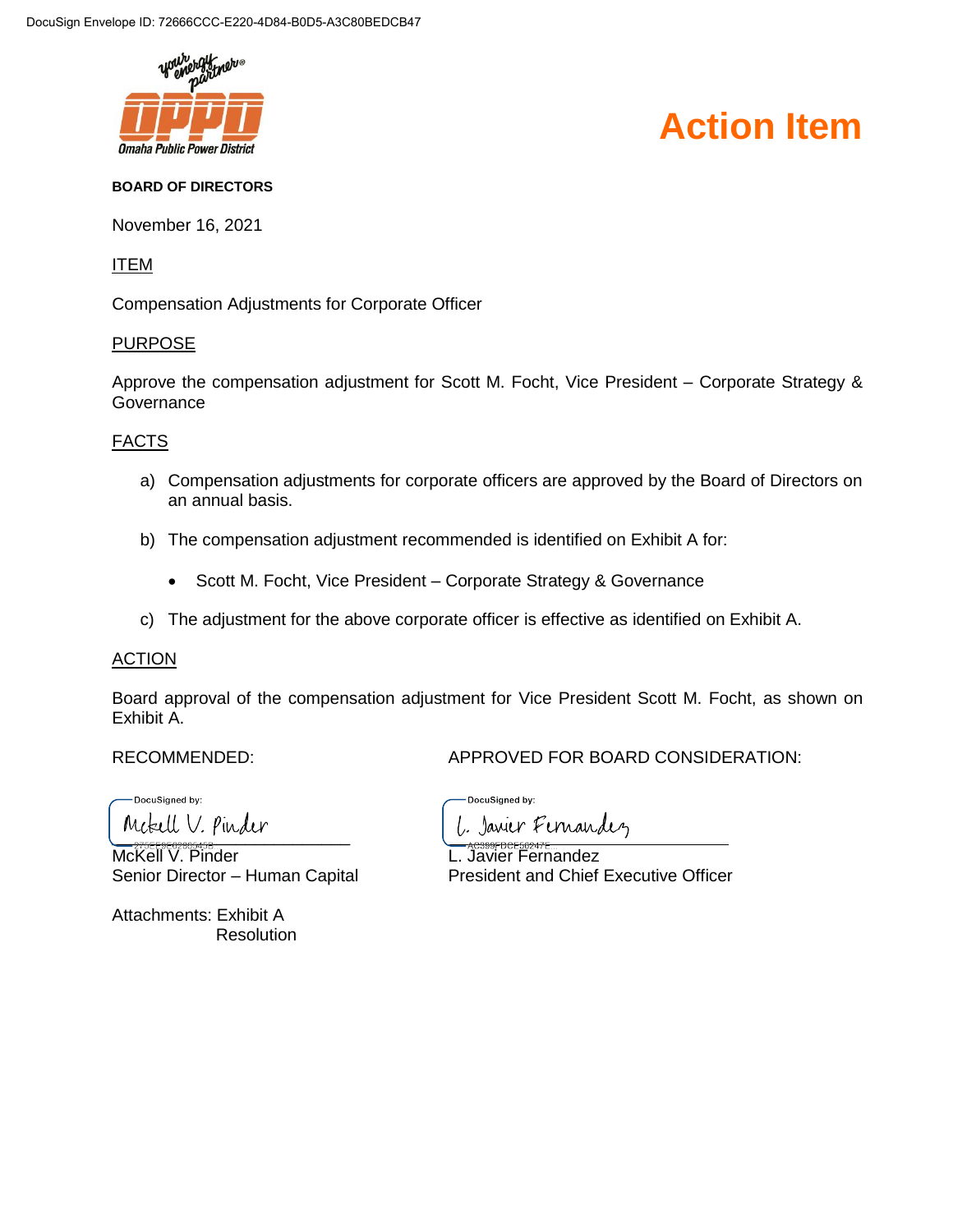## EXHIBIT A OMAHA PUBLIC POWER DISTRICT SALARY ACTION FOR CORPORATE OFFICER EFFECTIVE DECEMBER 1, 2021

|                | Present       | Salary        | Reason for        | Proposed      | %      | $%$ of   |
|----------------|---------------|---------------|-------------------|---------------|--------|----------|
|                | <u>Salary</u> | Adjustment    | <b>Adjustment</b> | <u>Salary</u> | Change | Midpoint |
| Scott M. Focht | \$287.897     | 2.879         | Market adjustment |               | 1.00%  |          |
| Scott M. Focht | \$287,897     | \$.<br>12.955 | Merit increase    |               | 4.50%  |          |
| Scott M. Focht | \$287,897     | 15.834<br>\$  |                   | \$303,731     | 5.50%  | 85.1%    |